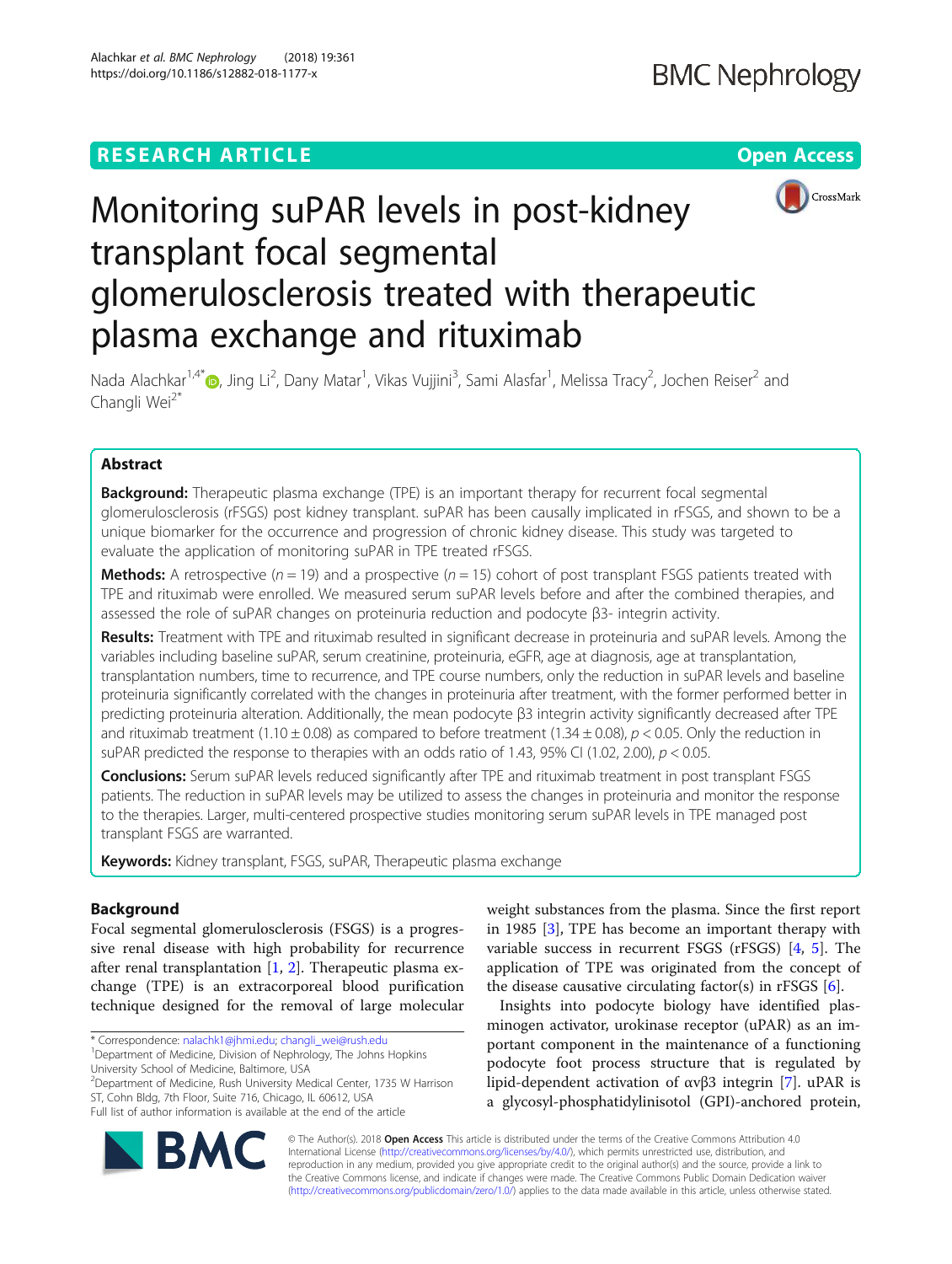which can be released from the plasma membrane as a soluble molecule (suPAR) by cleavage of the GPI anchor or secreted directly from cells as an alternative transcript [[8\]](#page-7-0). We have identified suPAR as a circulating factor implicated in the majority of FSGS cases [\[9,](#page-7-0) [10](#page-7-0)]. Yet, the relevance of suPAR to kidney injury has been surprisingly broadened recently. Several longitudinal studies in a variety of patient cohorts (cardiac risk, healthy middle-aged, pre-diabetic, dialysis patients) have found that baseline circulating suPAR levels predict chronic kidney disease (CKD) incidence and progression  $[11–13]$  $[11–13]$  $[11–13]$ , strongly suggesting the application of circulating suPAR as a biomarker for monitoring CKD.

As TPE has been found to remove suPAR from blood circulation in several studies  $[9, 14-16]$  $[9, 14-16]$  $[9, 14-16]$  $[9, 14-16]$  $[9, 14-16]$  $[9, 14-16]$ , we sought to evaluate the application of serum suPAR as a biomarker monitoring TPE treated rFSGS patients in this study.

# **Methods**

## Study cohorts

We conducted both retrospective and prospective studies of patients with FSGS as the cause of end stage renal disease (ESRD). Only patients who received TPE alone or together with rituximab for recurrent FSGS treatment were enrolled. All subjects received immunosuppressive therapy consisted of induction with thymoglobulin (1.5 mg/kg/day) and steroid (500 mg/day), followed by maintenance treatment with tacrolimus, mycophenolate mofetil and prednisone. Both studies were approved by the institutional review board (IRB) of Johns Hopkins Hospital. In the retrospective study cohort, we included 19 adult renal transplant recipients who underwent renal transplantation between September 1, 2008 to December 31, 2011 in our center and developed rFSGS after kidney transplantation. For the purpose of our prospective study, we enrolled 15 patients who were transplanted in our center between August 1, 2011 and May 31, 2015 and developed rFSGS post transplant. We followed these participants as per our research protocol and collected serum, and plasma waste samples before and after each TPE. We also evaluated the subjects' response to TPE treatment. Response to therapy is defined as reduction of proteinuria to less than 1 g/g, or the reduction of proteinuria by more than 50%. The demographic and clinical characteristics of both the retrospective and the prospective cohorts are shown in Table [1.](#page-2-0)

The diagnosis of recurrent and de novo FSGS was made by the new onset of proteinuria as measured by urine protein-creatinine ratio (UPCR) of more than 1 g/g and confirmed by kidney biopsy. Kidney biopsy in early stages showed only significant podocyte effacement on electron microscopy. Classical findings of light microscopic changes are also seen.

### suPAR measurement

The measurement of serum suPAR was performed using a Human uPAR Quantikine ELISA kit (R&D Systems Inc) following the manufacturer's instruction [\[9](#page-7-0), [10](#page-7-0)]. Standards were run three times to calculate the intra-assay coefficient of variation (CV). The mean and SD for standard 1, standard 2, and so forth were used to derive the CV before averaging the CV of each standard. The inter-assay CV was derived by calculating the mean and SD for standard 1 (e.g., measurement day 1 and day 2), standard 2 (day 1 and day 2), and so forth to derive the CV and then average the CV. Both the intra-assay and inter-assay CVs were < 5% for suPAR.

## Induced podocyte β3 integrin activity assay

To semi-quantitatively examine the effect of FSGS patient sera on podocyte β3 integrin activity, a human podocyte cell line was cultured at 37 °C for 14 days for complete differentiation [[17\]](#page-7-0). The cells were then incubated in 5% of FSGS patient serum for 24 h with lipopolysaccharide (LPS) as a positive control. Next, the cells were fixed with 4% paraformaldehyde (PFA) and processed for immunofluorescence staining for AP5 (Blood Center of Wisconsin) and paxillin (Millipore). AP5 is an antibody detecting the active state of β3 integrin by recognizing the unfolding N-terminal epitope GPNICT upon the activation of the integrin [[18](#page-7-0)]. After immunostaining, confocal (Leica) images were taken to quantify the AP5 and paxillin intensity for each sample treatment. Paxillin signal was used to correct AP5 signal for each treatment. The relative AP5 signal (AP5/paxillin ratio) from each patient serum was then normalized against that of normal blood donor included in each assay for final report  $[15]$ . To control for suPAR specificity, the cells were co-incubated with both FSGS sera and suPAR blocking antibody. The normalized AP5 value from normal serum treated podocytes was 1. The relative AP5 value of 1.05 or more obtained from patient serum treated podocytes was considered abnormal.

## Statistical analysis

For continuous variables, data are expressed as mean  $\pm$ SEM or median with interquartile range as appropriate. Categorical variables were expressed as percentages. The demographic and clinical characteristics of patient and control participants were compared using the  $t$  test, or the Fisher's exact test for categorical variables. Multiple linear or logistic regression analyses were performed to evaluate the association between serum suPAR and the variables of interest while controlling for age, sex, and other potential confounders with SPSS software. The relative change in suPAR after TPE treatment was calculated as per 10% reduction from before TPE treatment. The relative change of proteinuria in terms of UPCR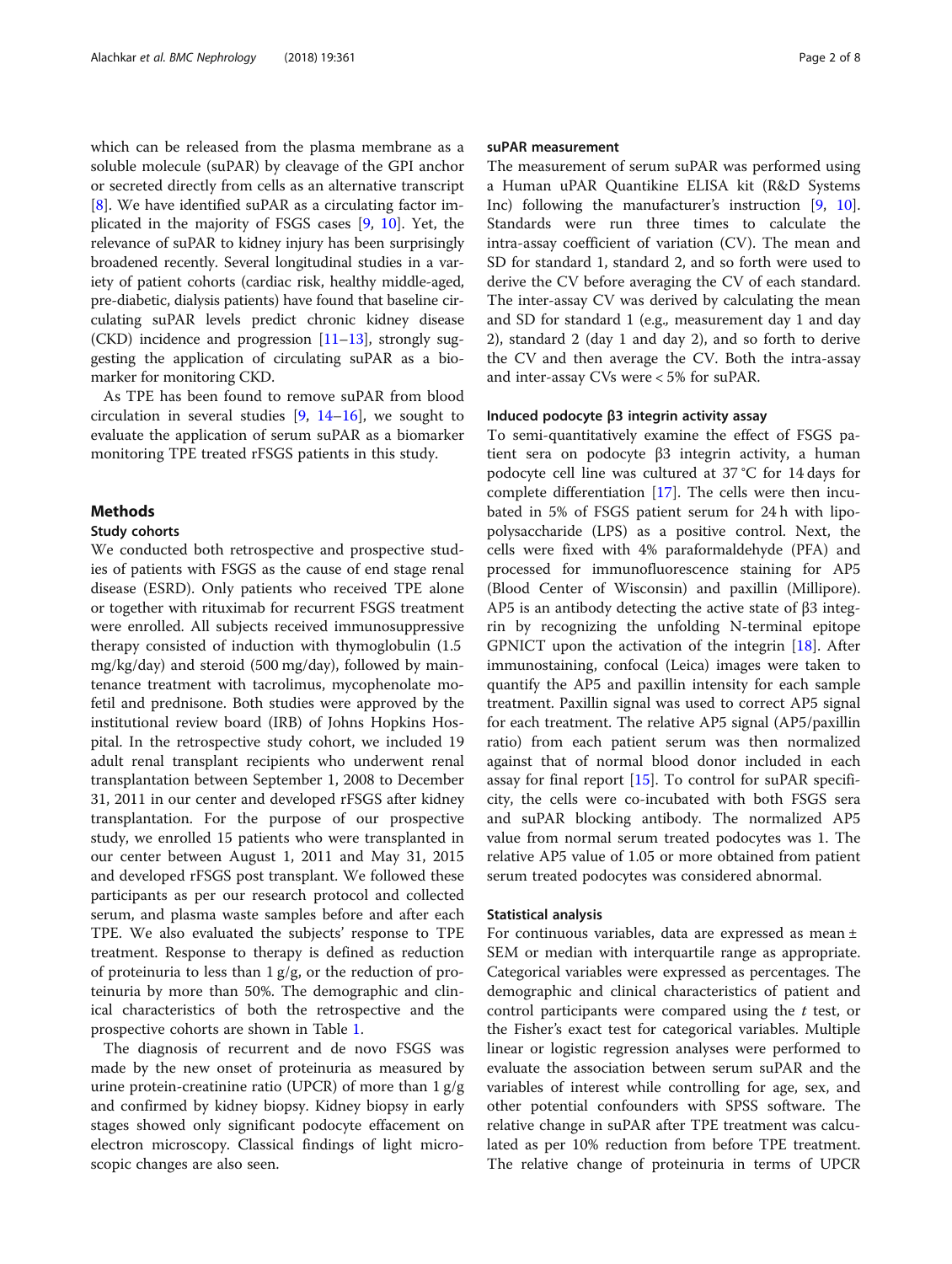|                                                              | Retrospective<br>$(n = 19)$ | Prospective<br>$(n = 15)$ | $P$ value |  |
|--------------------------------------------------------------|-----------------------------|---------------------------|-----------|--|
| Male, n (%)                                                  | 8(42)                       | 10(67)                    | 0.185     |  |
| Black, n (%)                                                 | 11(58)                      | 5(33)                     | 0.185     |  |
| Mean Age at Tx, $yr \pm SD$                                  | $40 \pm 12$                 | $38 \pm 16$               | 0.703     |  |
| Mean Age at native FSGS Diagnosis, $yr \pm SD$               | $29 \pm 8$                  | $30 \pm 17$               | 0.859     |  |
| Median Duration on Dialysis, yr. (IQR)                       | 2.5(1.5, 8.0)               | 3.8(1.3, 6.0)             | 0.888     |  |
| Pre-Tx Urine, n (%)                                          | 13 (68)                     | 6(40)                     | 0.165     |  |
| Mean Pre-Transplant Proteinuria, $q/q \pm SD$                | $9.43 \pm 12$               | $8.88 \pm 7.32$           | 0.673     |  |
| Primary Pre-Tx Diagnosis, n (%)                              |                             |                           |           |  |
| FSGS                                                         | 17 (89)                     | 15 (100)                  | 0.492     |  |
| Other*                                                       | 2(11)                       |                           |           |  |
| No. of Transplants, n (%)                                    |                             |                           |           |  |
|                                                              | 12(63)                      | 8(53)                     | 0.659     |  |
| 2                                                            | 4(21)                       | 5(33)                     |           |  |
| 3                                                            | 3(16)                       | 1(7)                      |           |  |
| Living Donor, n (%)                                          | 12(63)                      | 11(73)                    | 0.469     |  |
| Related                                                      | 5(26)                       | 3(20)                     |           |  |
| Unrelated                                                    | 7(37)                       | 8(53)                     |           |  |
| ABO-Incompatible Tx, n (%)                                   | 4(21)                       | 1(7)                      | 0.633     |  |
| Median Time to Post-Tx FSGS, days (IQR)                      | 31 (5, 238)                 | 33 (5, 299)               | 0.589     |  |
| Mean Proteinuria at time of Post-Tx FSGS, $q/q \pm SD$       | $4.7 \pm 3.6$               | $3.2 \pm 2.8$             | 0.366     |  |
| Mean Peak Proteinuria, g/g ± SD                              | $10.94 \pm 11.61$           | $4.6 \pm 3.25$            | 0.061     |  |
| Median Serum Creatinine at time of Post-Tx FSGS, mg/dL (IQR) | 2.5(1.7, 3.5)               | 1.5(1.3, 2.4)             | 0.310     |  |
| Median eGFR at time of Post-Txp FSGS, mg/dL (IQR)            | 32 (14, 44)                 | 55 (29, 61)               | 0.943     |  |
| Median TPE (IQR)                                             | 14 (10, 27)                 | 10 (10, 19)               | 0.447     |  |

#### <span id="page-2-0"></span>Table 1 Demographic and Clinical Characteristics of Participants

yr year, SD standard deviation, IQR interquartile range,  $g$  gram, Tx transplant

was calculated as 100 x (UPCR before treatment-UPCR after treatment)/UPCR before treatment. All statistical tests were two tailed. P values < 0.05 were considered significant.

## Results

# Single course of TPE on suPAR removal

To look at the immediate effect of TPE on serum suPAR levels, we compared serum suPAR right before and after a single course of TPE. We found that single course of TPE could remove on average 37% of serum suPAR (Fig. [1a](#page-3-0)). Simultaneously, suPAR was detected in the pheresis waste bags, ranging from 1149 pg/ml to 2417 pg/nl with an average suPAR value of 1848 pg/ml. This is in consistent with previous reports  $[9, 14-16]$  $[9, 14-16]$  $[9, 14-16]$  $[9, 14-16]$  $[9, 14-16]$  $[9, 14-16]$ , and indicates that TPE could effectively decrease serum suPAR levels by removing suPAR from the blood circulation.

# Historical cohort

We performed a retrospective study, in which we analyzed 19 post-transplant (post-Tx) FSGS patients, 17 of

them had rFSGS, and 2 had de novo FSGS (Table 1), 42% of them were male. The mean  $\pm$  SD age at transplant was  $40 \pm 12$  years old. Median time to post-Tx FSGS (IQR) was 31 (5, 238) days. All patients were treated with TPE, and 12 received rituximab as well. Serum was collected before transplantation, after transplantation at the time of post-Tx FSGS diagnosis, and before and after TPE sessions for suPAR measurement. Each patient received a median (IQR) of TPE 14 (7, 82) sessions (Table 1). As shown in Fig. [1b](#page-3-0), mean serum suPAR was higher before transplantation comparing to that at the time of post-Tx FSGS diagnosis  $(8131 \pm 1300 \text{ pg/ml})$  before Tx versus  $5551 \pm 429.2$  pg/ml post-Tx,  $p = 0.056$ ). One TPE session resulted in significant reduction in serum suPAR level  $(5551 \pm 429 \text{ pg/ml})$  before TPE vs  $4532 \pm 351 \text{ pg/ml}$ post TPE,  $p < 0.05$ ). By the end of treatment with TPE and rituximab, the mean proteinuria significantly decreased from  $4.84 \pm 0.76$  g/g to  $2.06 \pm 0.47$  $2.06 \pm 0.47$  ( $p < 0.01$ , Fig. 2a). The median serum creatinine levels were significantly decreased as well (2.5 mg/dL before therapies versus after 1.8 mg/dL after therapies,  $p < 0.05$ , Fig. [2b](#page-3-0)).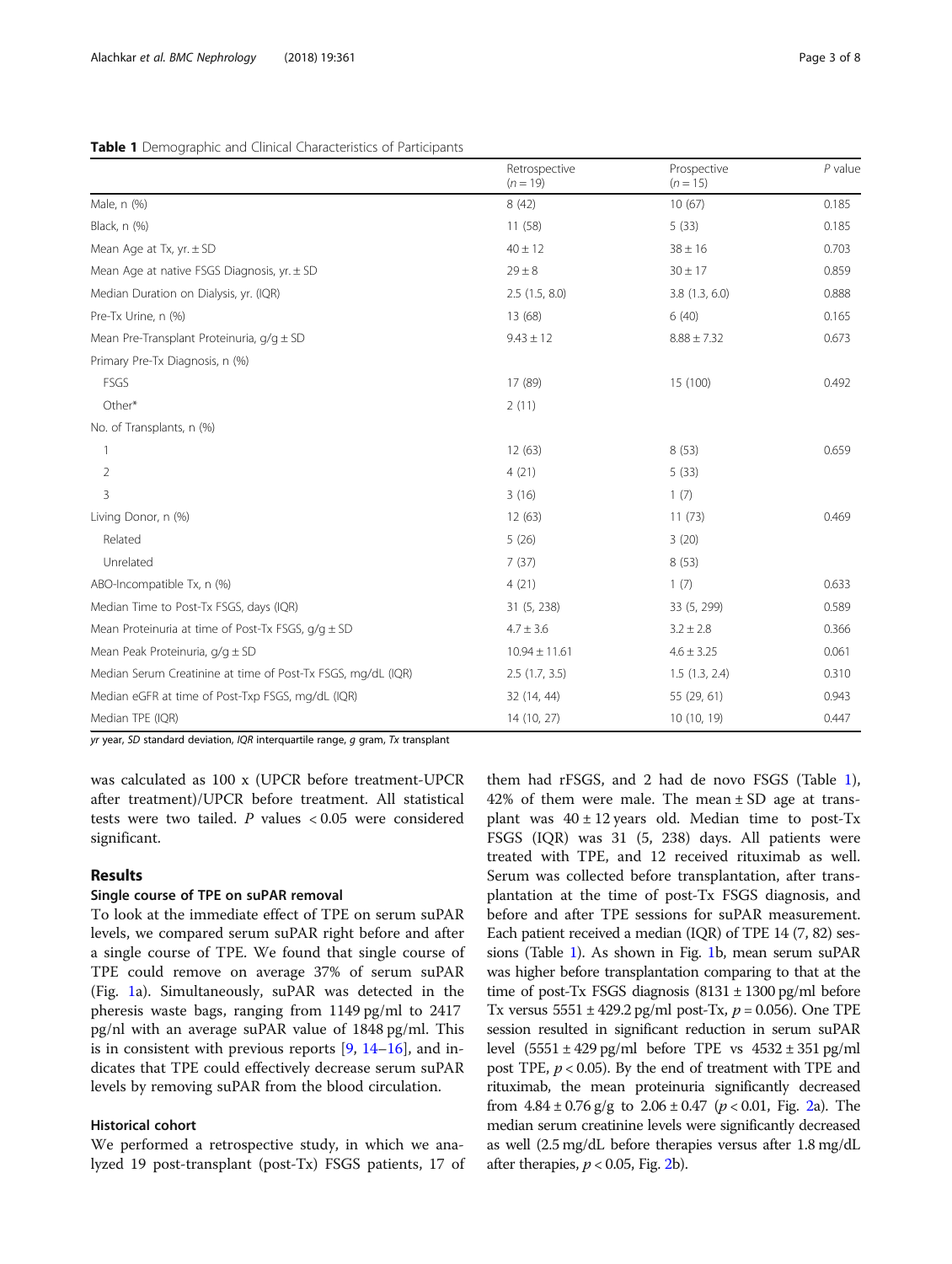<span id="page-3-0"></span>

# Prospective cohort

To validate our findings of the retrospective study and assess the role of suPAR in monitoring the response to TPE in post-Tx FSGS, we performed a prospective study of 15 patients with rFSGS. As indicated in Table [1,](#page-2-0) 67% of them were male and mean  $\pm$  SD age at transplantation was  $43 \pm 15$  years old. The median time to rFSGS was 33 (5, 299) days. All these patients received TPE and rituximab. The median (IQR) TPE was 10 (10, 52) sessions. Serum was collected to measure serum suPAR and creatinine levels, and urine was collected for proteinuria assessment before and after TPE treatment. We found that one TPE resulted in significant reduction in serum suPAR levels to from  $3240 \pm 409.4$  pg/ml, to  $2486 \pm 229$  pg/ml ( $p < 0.05$ , Fig. [3](#page-4-0)a). Similarly, proteinuria decreased significantly as well  $(4.19 \pm 1.14 \text{ g/g})$  before vs  $2.07 \pm 0.75$  g/g after treatment,  $p < 0.01$ , Fig. [3](#page-4-0)b). The median serum creatinine reduced but did not reach any statistical significance (Fig. [3c](#page-4-0)). Building on our previous findings that elevated circulating suPAR could induce podocyte β3 integrin activity and thus kidney injuries [\[9](#page-7-0)], we performed cultured human podocyte based β3 integrin activity assay by incubating podocytes with post-Tx FSGS patient sera harvested before and after TPE treatments (Fig. [4](#page-5-0)). The generated AP5 activity was corrected against that of normal sera from healthy subjects. Co-incubation of the patient sera with anti-human suPAR antibody was applied in order to control for the suPAR effect (Fig. [4\)](#page-5-0). In consistent with the changes of serum suPAR levels and proteinuria, the mean β3 integrin activity in terms of AP5 intensity significantly decreased after treatment  $(1.10 \pm 0.08)$  as compared to before treatment  $(1.34 \pm 0.08, p < 0.05,$  $(1.34 \pm 0.08, p < 0.05,$  $(1.34 \pm 0.08, p < 0.05,$  Fig. 3d). Before TPE

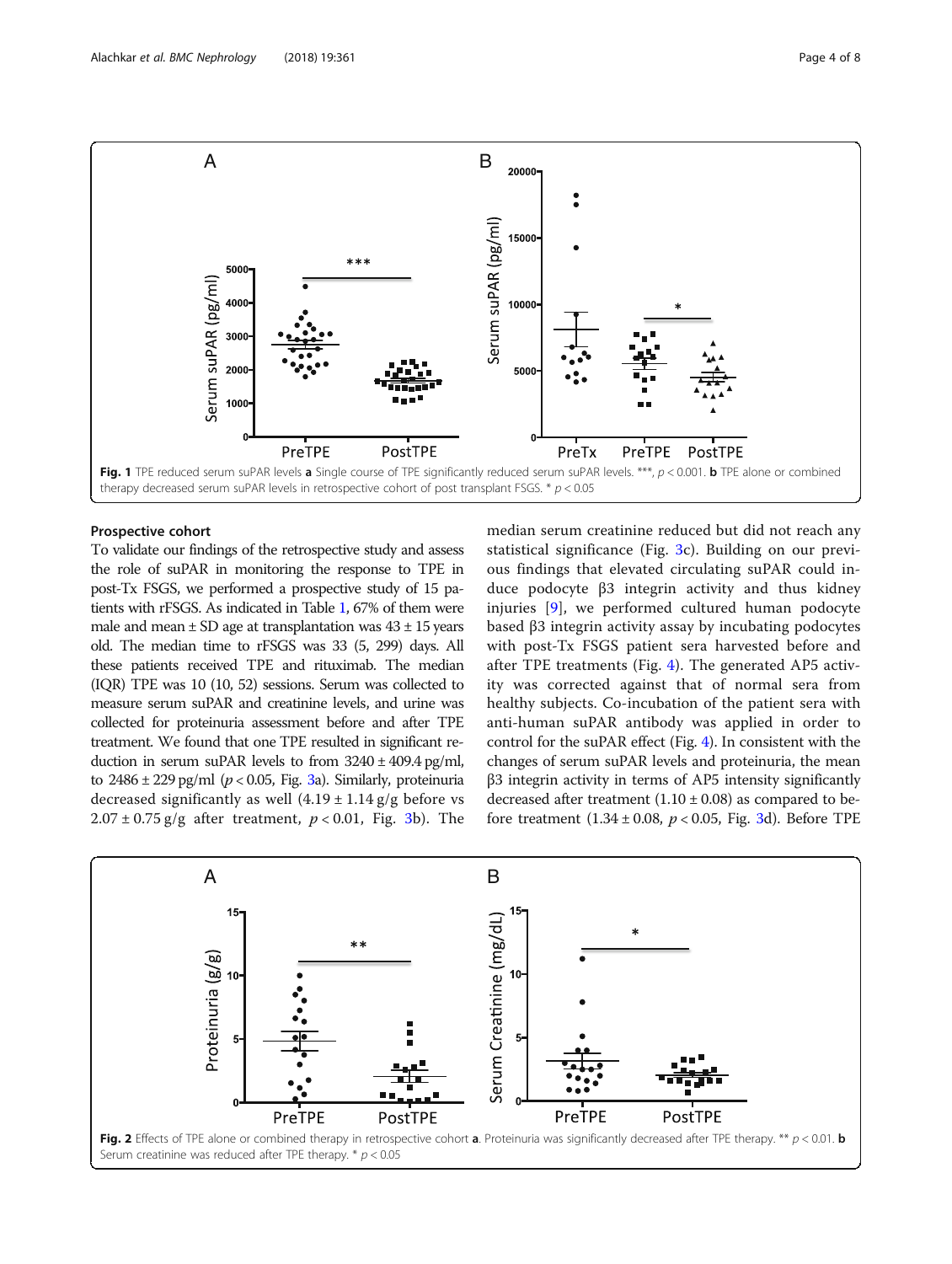<span id="page-4-0"></span>

and rituximab combined therapies, 11 out of 12 patients had high podocyte AP5 value, while 7 of 12 patients had high AP5 after treatment. Out of 5 patients with AP5 normalized after treatment, only 1 (20%) did not respond to TPE and rituximab. Among the 7 patients with persistent high podocyte AP5 values after treatment, 5 (71.4%) did not respond to the combined therapies.

# Correlation of serum suPAR modification to clinical outcome

Next, we analyzed the distribution of both retrospective and prospective cohorts and found that the demographic and clinical characteristics are similar (Table [1\)](#page-2-0), thus we combined the two cohorts together for further analysis. First, we examined the bivariate correlations between the continuous variables, including serum suPAR, serum creatinine, eGFR, and UPCR before TPE treatment; age at diagnosis, age at transplantation, transplant number, TPE course numbers, as well as, the reduction in serum suPAR (dsuPAR), the reduction in UPCR (dUPCR) after treatment (Table [2\)](#page-5-0). Pre-TPE levels of serum suPAR were associated with serum creatinine  $(r = 0.37, p < 0.05)$ . Pre-TPE UPCR was correlated with serum creatinine  $(r = 0.47, p < 0.01)$ , and transplant number ( $r = 0.38$ ,  $p < 0.05$ ). The reduction in UPCR after treatment was correlated with Pre-TPE UPCR ( $r = 0.42$ ,  $p < 0.05$ ), and the reduction in suPAR  $(r = 0.48, p < 0.01).$ 

Then, we performed multiple linear regression analysis to evaluate the reduction in UPCR after treatment, controlling for Pre-TPE suPAR, UPCR, serum creatinine, eGFR, and patient gender, TPE number, age at transplant, transplant number, as well as the reduction in suPAR post-TPE treatment. We observed that the reduction in serum suPAR levels alone accounted for 23% proteinuria reduction. The reduction in serum suPAR levels and baseline UPCR together accounted for 35% proteinuria reduction after treatment, with the reduction in serum suPAR still predicting stronger than baseline UPCR (Table [3](#page-6-0)). Lastly, we performed a logistic multiple regression to look at the response to TPE and rituximab combined therapies, which was defined as UPCR  $\langle 1 \text{ g/g} \rangle$ and/or the reduction in UPCR more than 50%, controlling for variables including the reduction in serum suPAR levels, Pre-TPE UPCR, eGFR, TPE number and age at transplant. We found that only the reduction in serum suPAR significantly predicts the response to the therapies with an odds ratio of 1.43, 95% CI (1.02, 2.00),  $p < 0.05$ .

# **Discussion**

Originating from the concept of circulating permeability factor(s), TPE has become an important therapy in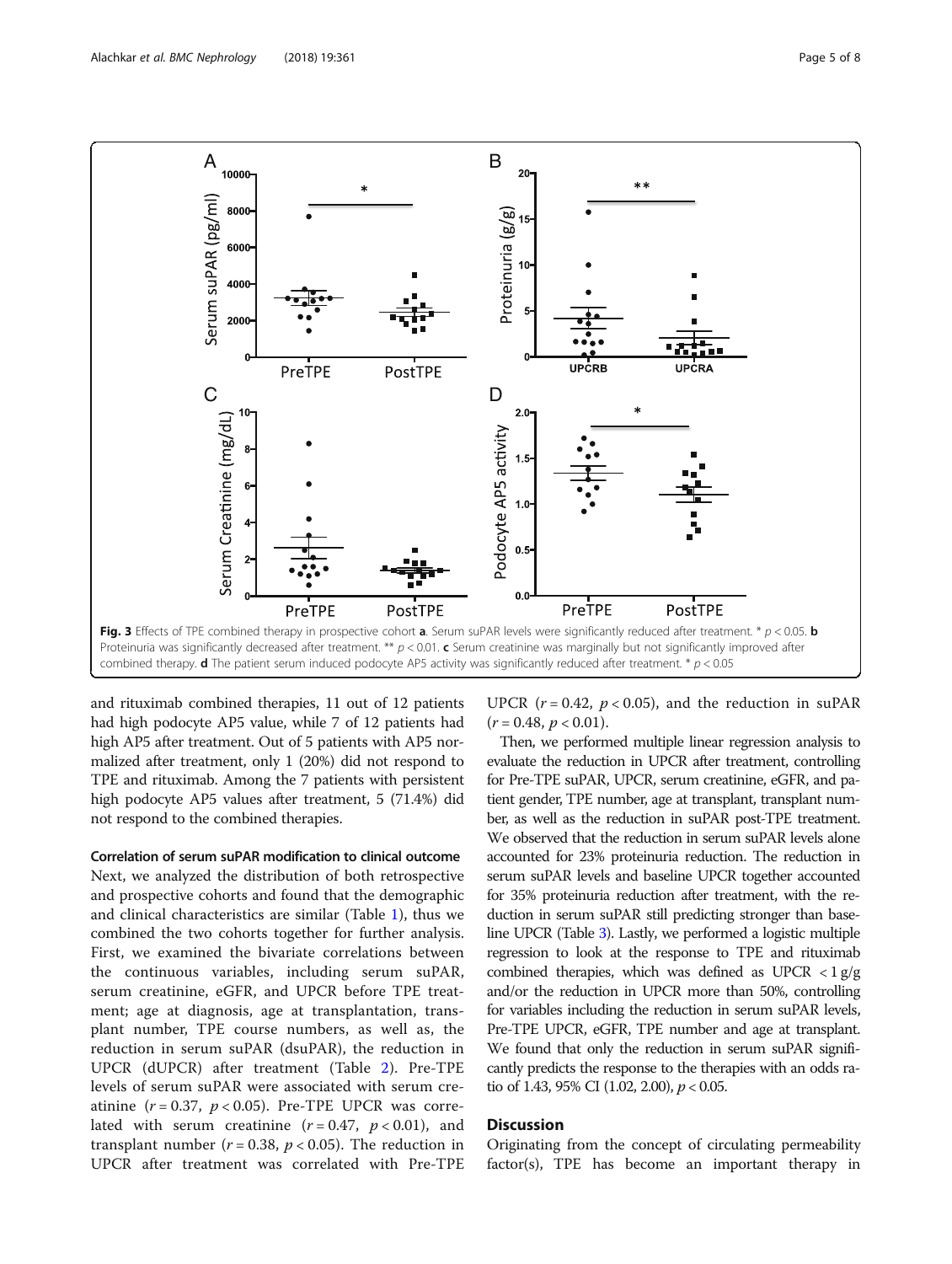<span id="page-5-0"></span>

Table 2 Correlations between different variables

|             | suPAR | <b>UPCR</b> | <b>SCR</b> | <b>TPEs</b> | Tx age  | <b>Txs</b> | dsuPAR  | Dx age   | Time to  | <b>dUPCR</b> | eGFR     |
|-------------|-------|-------------|------------|-------------|---------|------------|---------|----------|----------|--------------|----------|
|             |       |             |            |             |         |            |         |          | recur    |              |          |
| suPAR       |       | 0.34        | $0.37*$    | 0.31        | 0.16    | $-0.21$    | $0.47*$ | 0.31     | 0.09     | 0.26         | $-0.11$  |
| <b>UPCR</b> | 0.067 |             | $0.47**$   | 0.04        | 0.16    | $0.38*$    | 0.25    | 0.20     | 0.04     | $0.42*$      | $-0.19$  |
| <b>SCR</b>  | 0.045 | 0.007       |            | 0.005       | $-0.19$ | $-0.31$    | 0.30    | 0.02     | 0.002    | 0.22         | $0.53**$ |
| <b>TPEs</b> | 0.099 | 0.82        | 0.98       |             | 0.1     | $\theta$   | 0.07    | $-0.014$ | $-0.24$  | $-0.21$      | $-0.05$  |
| Tx age      | 0.40  | 0.39        | 0.32       | 0.59        |         | $-0.15$    | $-0.24$ | $0.77**$ | $-0.13$  | $-0.16$      | 0.05     |
| <b>Txs</b>  | 0.29  | 0.035       | 0.094      | 0.998       | 0.42    |            | 0.09    | $-0.18$  | 0.05     | 0.08         | 0.22     |
| dsuPAR      | 0.012 | 0.20        | 0.13       | 0.73        | 0.23    | 0.64       |         | 0.06     | $-0.014$ | $0.48**$     | 0.11     |
| Dx age      | 0.13  | 0.33        | 0.93       | 0.95        | 0.000   | 0.37       | 0.78    |          | $-0.15$  | $-0.05$      | $-0.04$  |
| Time to     | 0.65  | 0.84        | 0.99       | 0.19        | 0.50    | 0.78       | 0.95    | 0.46     |          | 0.07         | $-0.22$  |
| Recur       |       |             |            |             |         |            |         |          |          |              |          |
| dUPCR       | 0.18  | 0.018       | 0.22       | 0.25        | 0.38    | 0.66       | 0.01    | 0.81     | 0.72     |              | 0.14     |
| eGFR        | 0.59  | 0.31        | 0.002      | 0.79        | 0.81    | 0.23       | 0.58    | 0.83     | 0.24     | 0.45         |          |

Upper in black, Pearson r vlue; lower in blue, p value. dUPCR, the relative change in UPCR; dsuPAR, the relative change in serum suPAR levels; UPCR, before TPE urinary protein creatinine ratio; SCR, before TPE serum creatinine; Tx age, age at transplant; Tx#, transplant times; TPE#, the number of TPE courses treated; Dx age, age at diagnosis; dUPCR = 100 x (UPCR PreTPE-UPCR PostTPE)/UPCR PreTPE; dsuPAR = Per 10% reduction from PreTPE levels of suPAR

\*Correlation is significant at the 0.05 level (2-tailed); \*\* Correlation is significant at the 0.01 level (2-tailed)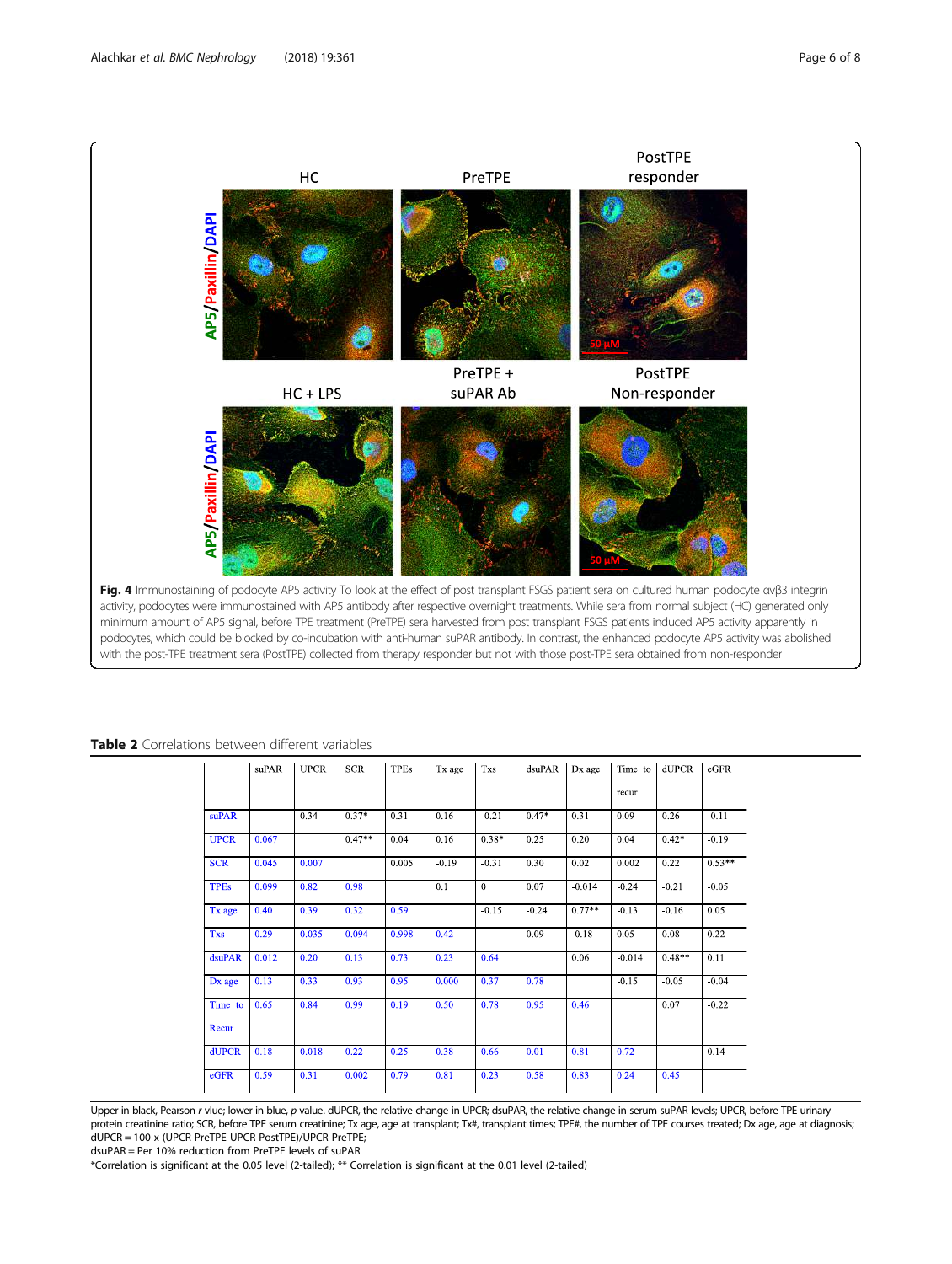<span id="page-6-0"></span>Table 3 Multiple linear regression analysis of proteinuria change

| Model |                          | В       | <b>SFM</b> | ß    | P value |
|-------|--------------------------|---------|------------|------|---------|
|       | Constant                 | 20.84   | 13.22      |      |         |
|       | Relative change in suPAR | 9.84    | 3.54       | 0.48 | 0.01    |
|       | Constant                 | $-11.3$ | 1956       |      |         |
|       | Relative change in suPAR | 8.00    | 3.43       | 0.39 | 0.03    |
|       | Baseline UPCR            | 7.08    | 333        | 036  | 0.04    |
|       |                          |         |            |      |         |

UPCR urine protein-creatinine ratio

recurrent FSGS patients. A recent systematic review of patients with rFSGS indicates that 71% of patients achieved full or partial remission after treatment with TPE [[19](#page-7-0)]. Yet, there has been no biomarker available to gauge TPE therapy, largely due to the delay in identifying the responsible circulating factor(s). In this study containing both retrospective and prospective rFSGS cohorts, we found that serum suPAR was reduced after TPE treatments and the reduction in suPAR could predict the response to TPE and rituximab.

While suPAR has been considered to be an inflammatory marker, implicated in many medical conditions, its pathogenic involvement in kidney has been just unfolded. Several large and diverse cohorts have shown that baseline suPAR stands out as a unique biomarker in predicting the occurrence and progression of CKD, as well as the cardiovascular events with both adult and children patients [\[11](#page-7-0)–[13\]](#page-7-0). In terms of FSGS, we have shown that suPAR as a circulating factor can contribute to the development of FSGS, via mechanisms that activate podocyte αvβ3 integrin [\[9](#page-7-0)]. Moreover, increased serum suPAR levels have been observed in a majority of primary FSGS patients and most rFSGS patients investigated [\[9,](#page-7-0) [10\]](#page-7-0). While not all follow-up studies have reached the same conclusions [\[20](#page-7-0)], and indeed further multicenter large cohort studies that could adopt the same study protocols are warranted, these findings highly suggest the implication of suPAR in FSGS patients.

Recently, we have shown that the degree of podocyte effacement correlated with suPAR levels at the time of rFSGS diagnosis, and that response to therapy resulted in significant reduction of suPAR level [[21](#page-7-0)]. In this study, we found that circulating suPAR could be effectively reduced by a single course of TPE. This is in consistent with other reports  $[9, 14-16]$  $[9, 14-16]$  $[9, 14-16]$  $[9, 14-16]$  $[9, 14-16]$ , indicating that suPAR can be managed by TPE. Yet, why serum suPAR bounced back significantly in some but not other studies [[15\]](#page-7-0), and how to control the rebound of serum suPAR and proteinuria deserve further investigation. Of the possible explanations for the discrepancy, the difference in clinical management protocols adopted at different institutes should be accountable at least partially.

In this study of the post-Tx FSGS patients, we found that TPE reduced serum suPAR levels and suPAR-induced podocyte αvβ3 integrin activity. More importantly, the

decrease of serum suPAR is associated with the reduction of proteinuria. Controlling for variables including baseline serum creatinine, eGFR, proteinuria, age at transplantation, transplant numbers, and TPE course numbers, the reduction in suPAR stands out as the strongest predictor for proteinuria reduction after TPE treatments, account for 23% of proteinuria variance. In terms of response to therapy (UPCR< 1  $g/g$  and/or UPCR reduction > 50%), out of many above analyzed variables, only the reduction in suPAR level can predict the outcome, indicating suPAR is an applicable biomarker in TPE managed post-Tx FSGS.

Our study has few limitations, in particular the small sample size of our cohort. Additionally, for our prospective study, we have only short-term outcome. Obviously, a multicenter prospective study that includes a larger cohort with long term follow up duration is warranted to address these issue. Nevertheless, monitoring and regulating suPAR levels in patients with rFSGS or other kidney disease deserve more attention, especially because experimental evidence is emerging that suggests inhibiting uPAR pathway by cyclo-RGDfv, uPAR antibody or most recently by UPARANT, a uPAR-derived small peptide with predominant anti-inflammatory action, could render renal protection [\[7](#page-7-0), [9](#page-7-0), [22](#page-7-0)].

# Conclusions

In this study of post transplant FSGS patients managed with TPE and rituximab, the reduction of suPAR after treatment contributed significantly to the reduction in proteinuria as well as to the response to therapy. These findings support monitoring of suPAR in TPE and rituximab managed recurrent and de novo FSGS.

#### Abbreviations

CI: Confidence interval; CKD: Chronic kidney disease; CV: Coefficient of variation; eGFR: Estimated glomerular filtration ratio; ESRD: End stage renal disease; FSGS: Focal segmental glomerulosclerosis; GPI: Glycosylphosphatidylinisotol; IQR: Interquartile range; LPS: Lipopolysaccharide; PFA: Paraformaldehyde; SCR: Serum creatinine; SD: Standard deviation; SEM: Standard error of mean; suPAR: Soluble urokinase receptor; TPE: Therapeutic plasma exchange; Tx: Transplantation; UPCR: Urinary protein/creatinine ratio

#### Acknowledgements

None

#### Funding

CW was the recipient of 2013 Plasma Exchange Innovation Award sponsored by Terumo. The funding body did not have any participation in the development of the study protocol or data collection/assessment. BCT. JR, NA and CW are supported by R01DK101350. The funding body did not have any participation in the development of the study protocol or data collection/assessment.

#### Availability of data and materials

The dataset generated and analyzed during the current study is not publicly available because the interview transcripts contain personal and potentially identifying information.